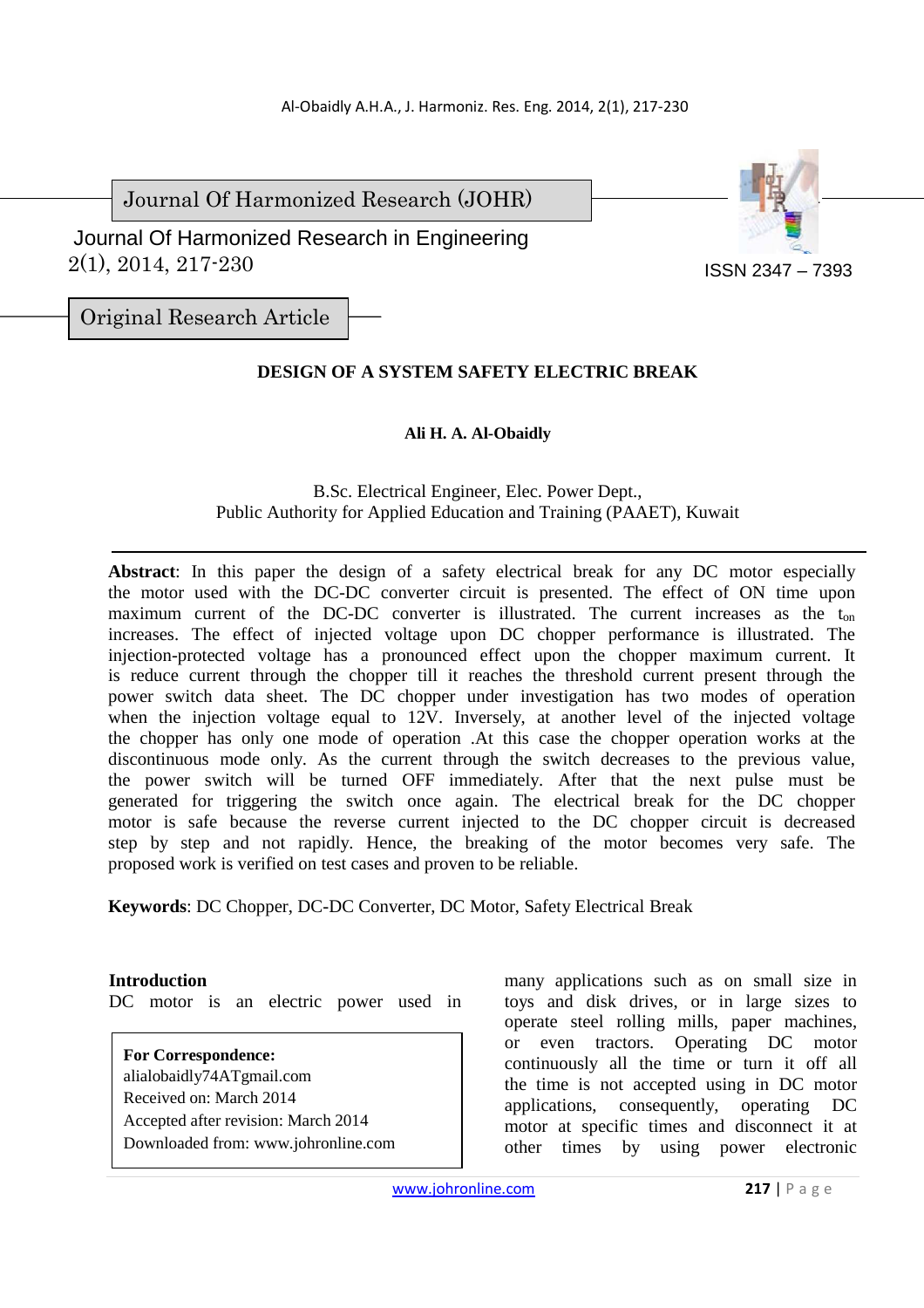devices is the solution. The control of electric power with power electronic devices has become increasingly important over the last 20 years. Whole new classes of motors have been enabled by power electronics, and the future offers the possibility of more effective control of the electric power grid using power electronics. The modern of power electronics began with the introduction of thyristors in the late 1950s. Now there are several types of power devices available for high-power and high frequency application [1]. The most notable power devices are gate turn-off thyristors, power Darlington transistors, power MOSFETs, and insulated-gate bipolar transistors (IGBTs). Power semiconductor devices are the most important functional elements in all power conversion applications. The power devices are mainly used as switches to convert power from one form to another. They are used in motor control systems, uninterrupted power supplies, high-voltage DC transmission, power supplies, induction heating, and in many other power conversion applications[2-4]. There are two ways to control with DC motor; mechanical and electrical, one of the electrical ways is DC CHOPPER. A chopper circuit is used to refer to numerous types of electronic switching devices and circuits. Through this paper, Different levels of voltages are supplied to the load using the Chopper. The illustration of the effect of voltage levels to the load is illustrated. The effect of frequency levels upon the performance of the Chopper circuit is presented. The DC Chopper output current is analysed at different duty cycles is illustrated. The effect of changing frequency is presented through the paper. Chopper drives are used all over the world in traction applications such as battery electric vehicles and mass rapid transit systems. A DC chopper is connected

between a fixed-voltage DC source and a DC motor to vary the magnitude of the armature voltage. In addition to armature voltage control, a DC chopper can provide regenerative braking of the motors and can return energy back to the supply[5]. The chopper system can offer several operational benefits over conventional means of rectification [6]. There are many papers wrote about the chopper device in controlling the DC motor, but The main subject of this research is to build a computer program shows the levels of voltage when it is injected in the electrical circuit and its impact on the electric motor in braking process.

#### **I. PROBLEM FORMULATION**

 (Fig. 1a) illustrates the basic principles of a chopper, in which both *Vo* and *Io* can only be positive. In that circuit diagram, the thyristor symbol enclosed in a circuit represents a thyristor that my be turned on and commutated by means of circuit elements not included in the diagram:  $D_1$  is a free-wheel diode. Two possible conditions of operation are illustrated in (Fig. 1b and c), where it is assumed that the control is by means of frequency modulation.

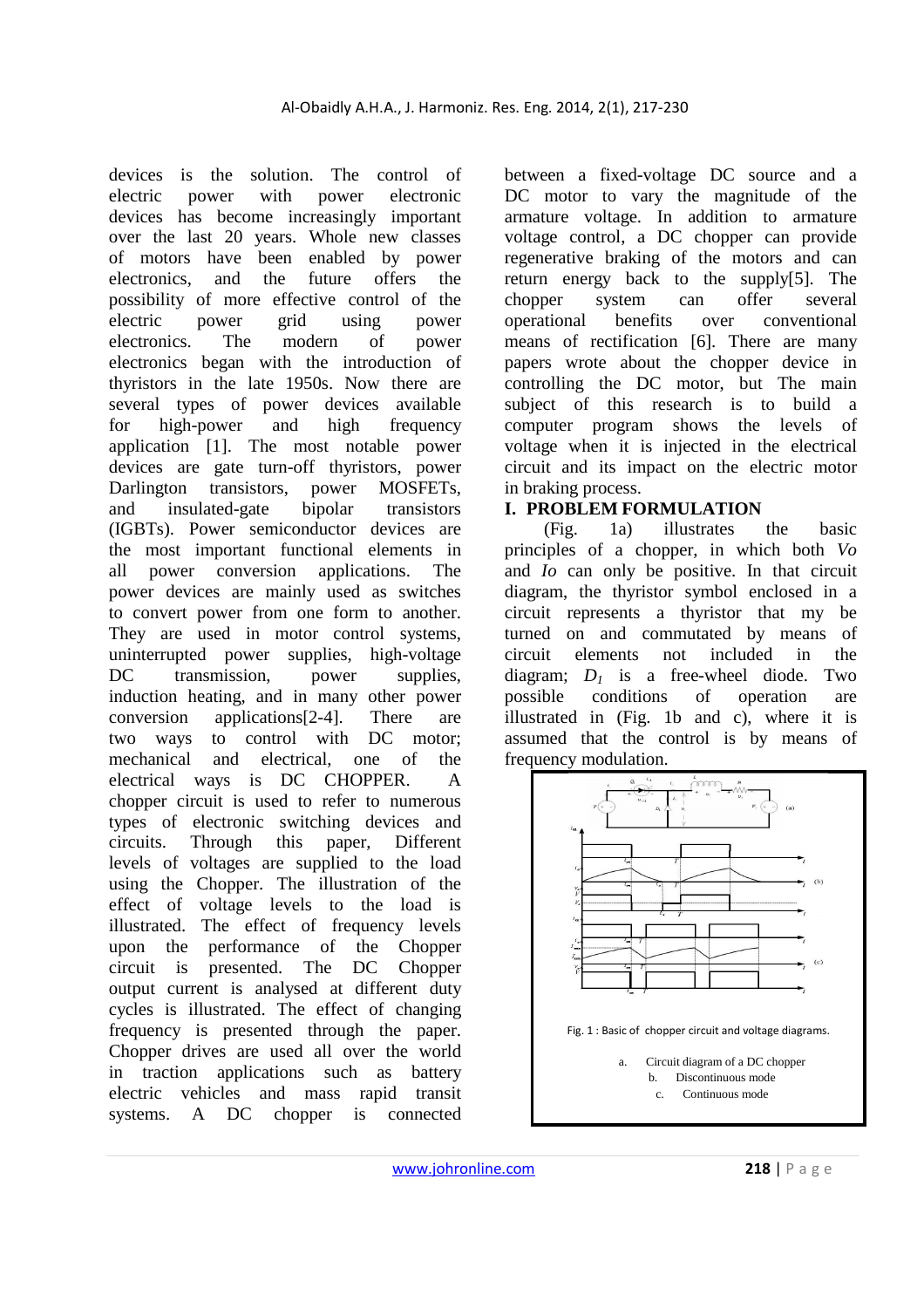5)

In (Fig. 1b) the load current  $i_o$  is discontinuous, so that during the interval for which  $i_o$  is zero,  $v_o = Vc$ . In (Fig. 1c), the periodic time *T* has been reduced to such an extend that  $i<sub>o</sub>$  has not ceased to flow before  $Q_l$  is again turned on. As a consequence, the output voltage  $v_a$ consists of a train of rectangular pulses of magnitude *V*. An increase of load circuit inductance *L* or a reduction of *Vc* would also tend to result in a continuous output current.

It is convenient to start by considering the case of continuous current operation illustrated in (Fig.1c). In the circuit of(Fig.1a), the equation of Kirchhoff's Voltage Law (KVL) is

 $-v_a + v_t + v_R + Vc = 0$ 

Where

 $v<sub>o</sub>$  = output voltage

 $v_l$  = inductance voltage

 $v_{\rm R}$  = resistance voltage

*Vc*=DC source

from which

$$
\frac{di_o}{dt} + \frac{R}{L}i_o = \frac{v_o - Vc}{L}(2)
$$
  
 $i_o$  = output current

 $R, L =$  the resistance and inductance of the motor

When thyristor  $Q_l$  is turned on at  $t = 0$ , then at  $t = 0^+$ ,  $v_o = \mathbf{V}$ , and  $i_o = I_{\text{min}}$ .

From equation 2 and these initial conditions, the current will be

$$
i_o = \frac{V - Vc}{R} \left( 1 - e^{-t_{on}/\tau} \right) + I_{\min} e^{-t_{on}/\tau} \tag{3}
$$
  
0 \le t \le t\_{on}  
Where  
V = supply voltage  
 $I_{\min}$  =minimum current  
 $t_{on}$  = on time  
 $\tau = \frac{L}{R}(4)$ 

 $\epsilon$  = exponential

At  $t=t_{on}$ , when  $Q_l$  is commutated, the maximum current will be

$$
I_{\max} = i_o = \frac{V - Vc}{R} \left( 1 - \varepsilon^{-t_{on}/\tau} \right) + I_{\min} \varepsilon^{-t_{on}/\tau} \left( 1 - \varepsilon^{-t_{on}/\tau} \right)
$$

and since  $v_{o}$  then become zero. Due to condition of the free-wheeling diode *D1*.

$$
\frac{di_o}{dt} + \frac{R}{L}i_o = -\frac{Vc}{L}(6)
$$
  
Where  

$$
\vec{t} = t - t_{on}(7)
$$
  
At  $\vec{t} = 0^+, i_o = I_{max}$   

$$
i_o = \frac{-Vc}{R} \left(1 - \varepsilon^{-\frac{1}{t} / \tau}\right) + I_{max} \varepsilon^{-\frac{1}{t} / \tau}
$$
  

$$
t_{on} \le t \le T
$$
 (8)  
T = time period  
At  $\vec{t} = T - t_{on}$ , or  $t = T$ ,  $i_o = I_{min}$ 

$$
i_{\min} = -\frac{Vc}{R} \left( 1 - \varepsilon^{-(T-t_{on})^2 / \tau} \right) + I_{\max} \varepsilon^{-(T-t_{on})^2 / \tau}
$$
\n(9)

Solving the previous equations we get

$$
I_{\max} = \frac{V}{R} \frac{\left(1 - \varepsilon^{-t_{on}/\tau}\right)}{\left(1 - \varepsilon^{-T/\tau}\right)} - \frac{V_c}{R} (10)
$$

$$
I_{\min} = \frac{V}{R} \frac{\left(\varepsilon^{t_{on}/\tau} - 1\right)}{\left(\varepsilon^{T/\tau} - 1\right)} - \frac{V_c}{R} (11)
$$

From previous two equations ,it will be noted that when  $Q_I$  is continuously turned on ,so that  $t_{on} = T$ , then

$$
I_{\text{max}} = I_{\text{min}} = \frac{V - Vc}{R} (12)
$$

If  $t_{on}$  is decreased to the value  $t_{on}^x$  at which  $I_{\text{min}}=0$ , then the converter is operating at the point of changeover from continuous-current operation, illustrated in Fig. 1b. For this boundary condition, from equation 11

$$
\frac{Vc}{V} = \frac{\varepsilon^{(t_{on}^{x}/T)(T/\tau)} - 1}{\varepsilon^{(T/\tau)} - 1}
$$
 (13)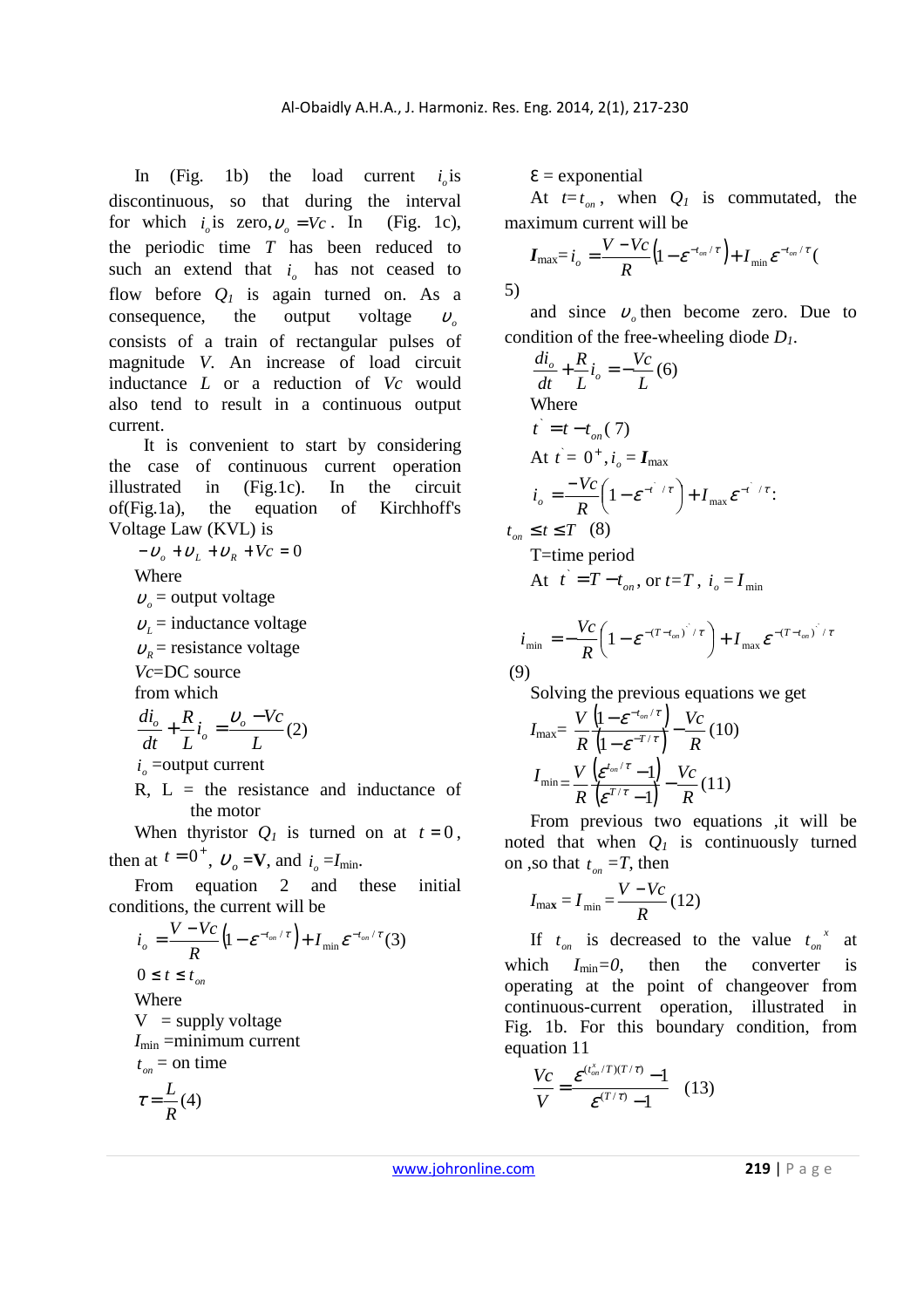or

$$
m = \frac{\varepsilon^{\rho\sigma} - 1}{\varepsilon^{\sigma} - 1} (14)
$$

where

$$
m = \frac{Vc}{V}(15)
$$

*m*= the ratio between main supply and DC source.

$$
\rho = \frac{t_{on}^x}{T} (16)
$$

Where

 $t_{on}^x$  = the time at which  $I_{\min} = 0$ 

- *ρ*= the ratio between changeover point and time period.
- *σ*=the ratio between time period and τ.

$$
\sigma = \frac{T}{\tau} (17)
$$
  
\n
$$
I_{\min} = 0, \text{ then from equation 5,}
$$
  
\n
$$
I_{\max} = \frac{V - Vc}{R} \left( 1 - \varepsilon^{-t_{on}/\tau} \right) : 0 \le t \le t^{x_{on}} (1
$$

8)

and from equation 8 and 18

$$
i_o = \frac{-Vc}{R} \left( 1 - \varepsilon^{-i/(\tau)} \right) + \frac{V - Vc}{R} \left( 1 - \varepsilon^{-t_{on}/\tau} \right) \varepsilon^{-i/(\tau)}
$$
  

$$
t_{on} \leq \hat{t} \leq T \qquad (19)
$$

This current will become zero at time  $t = t_x$ , or  $\vec{t} = t_x - t_{on}$ , and substitution of these conditions in equation 19 yields

$$
t_x = \tau \ln \left\{ \varepsilon^{t_{on}/\tau} \left[ 1 + \frac{V - Vc}{Vc} (1 - \varepsilon^{-t_{on}/\tau}) \right] \right\} (20)
$$

Where

 $t_x$  = the time at which i become zero.

#### **Method of Solution**

 In order to solve the problem; some term are needed to be clarified which are: Pulse Width Modulation method an DC chopper.

PWM or Pulse Width Modulation (Fig. 2) refers to the concept of rapidly pulsing the digital signal of a wire to simulate a varying voltage on the wire. This method is commonly used for driving motors, heaters, or lights in varying intensities or speeds.

A few terms are associated with PWM:

- Period how long each complete pulse cycle takes.
- Frequency how often the pulses are generated. This value is typically specified in Hz (cycles per second).

Duty Cycle - refers to the amount of time in the period that the pulse is active or high. Duty Cycle is typically specified as a percentage of the full period.



## **DC CHOPPER**



www.johronline.com **220** | P a g e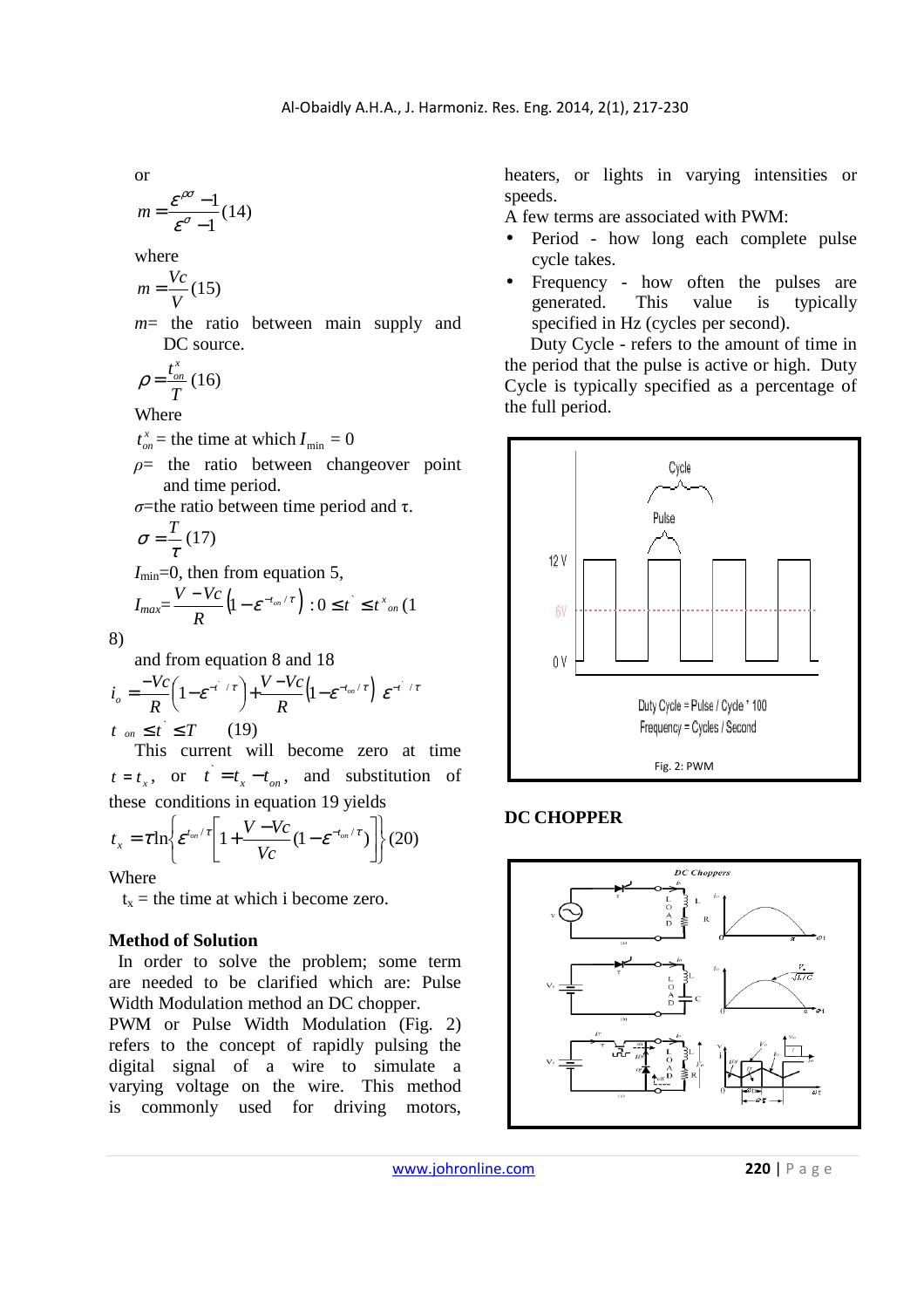A DC choppers is a DC –to-DC voltage converter. It is a static switch electrical appliance that in one electrical conversion, changes a fixed dc voltage input to an adjustable dc output voltage without inductive or capacitive intermediate energy storage. The name chopper is linked to the fact that the output voltage is a `chopped up` quasi-rectangular version of the input dc voltage. Thyristor devices were used in conjunction with an AC supply that forces thyristor turn-off at ac supply current reversal. This from of thyristor natural commutation, which is illustrated in (Fig. 3a), is termed line or source commutation.

When a dc source is used with a thyristor circuit, energy source facilitated commutation is clearly not possible. If the load is an *R-C* or *L-C* circuit as illustrated in (Fig. 3b) the load current falls to zero whence the thyristor is in series with the dc supply turned off. Such a natural turn-off process is termed load commutation.

If the supply is dc and the load current has no natural zero current periods, such as with the R-L load, dc chopper circuit shown in (Fig. 3c), the load current can only be commutated using a self commutating switch, such as a GTO thyristor, GCT, IGBT or MOSFET. Any SCR is not suitable for such application because once the device is latched on the dc supply application, it remains on.

 The dc in (Fig. 3c) is the simplest of the five dc choppers to be considered in this chapter. The single-ended, groundedload, dc chopper will be extensively analysed [7].

(Fig.4) illustrates the proposed flow chart constructed to represent the steps of solving the problem using PWM and DC Chopper. Computer software is built according to the steps illustrated in the

flow chart. The chart is constructed for obtaining the two mode of operation of the DC chopper, continuous and discontinuous. The effect of the injection voltage upon DC chopper performance is added to the flow chart. The computer program based upon the flow chart is constructed using Mathematica Software.

The case used here is based on chopping  $t_{on} < T$  uncy of 100Hz. Consequently,  $\epsilon_{on}$  is selected such that;

where  $T=1/f=0.01$  sec.

then at different selected values of  $t_{on}$ , which are selected in the range of

$$
0.1\frac{T}{2} \le t_{\scriptscriptstyle on} \le 0.9\frac{T}{2}
$$

The injected protected voltage (*Vinj*) level is selected also in the range of

$$
12V \le V_{inj} \le 108V
$$

Hence, at one selected level of  $V_{inj}$ ,  $t_{on}$ is changed within its previous range. The results obtained from the program are as follow;

- $I_{max}$  which represented the maximum value obtained of current at different values of  $t_{on}$  at specified level of  $V_{inj}$ .
- *i* the instantaneous values of current at specified value of  $t_{on}$  and  $V_{inj}$ .
- Minimum current of DC chopper determined where the chopper current becomes continuous.

 $t<sub>x</sub>$  which illustrates the time at which the current output of the DC chopper reduces to zero value. At this instant the DC chopper current mode become discontinuous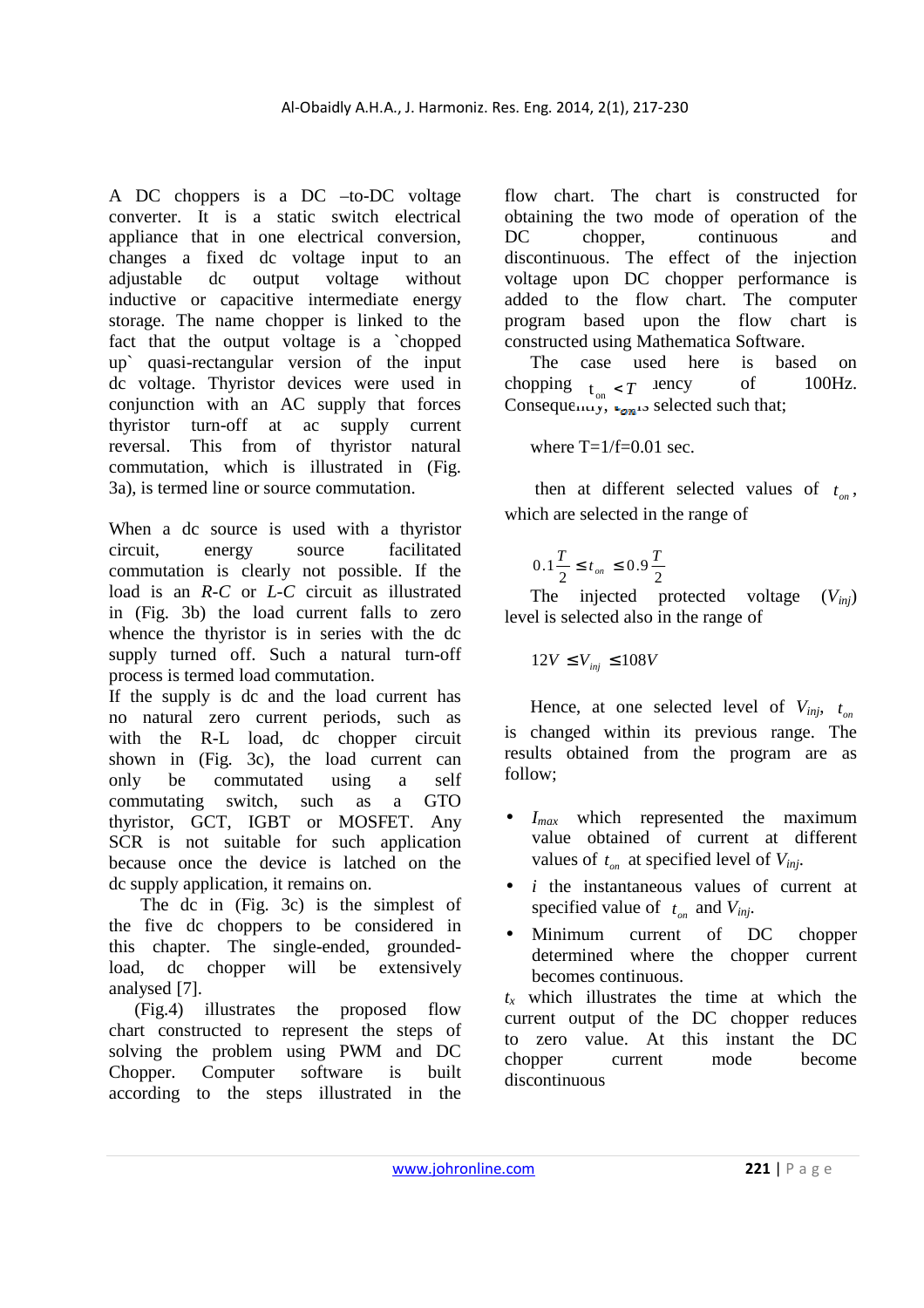

www.johronline.com **222** | P a g e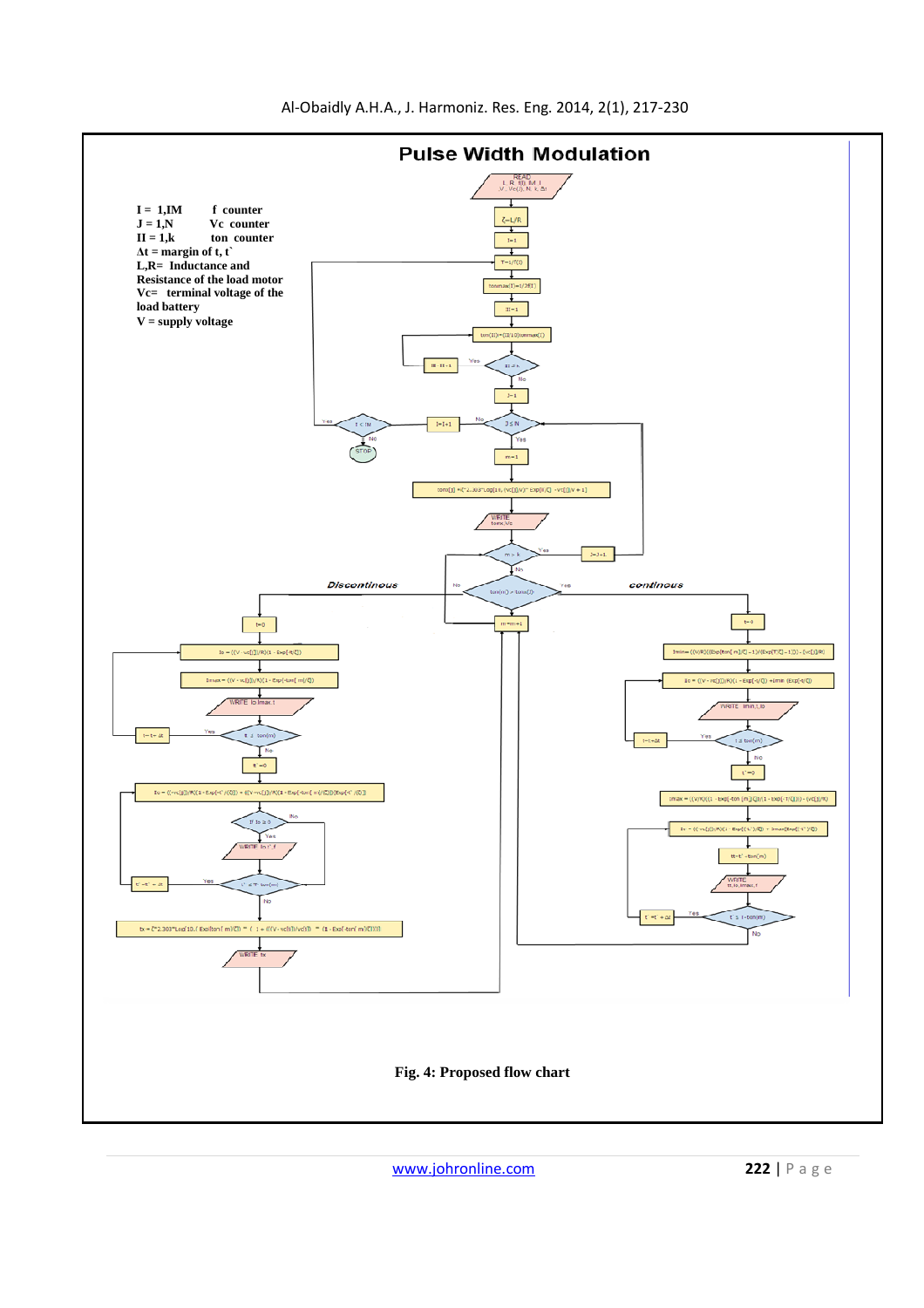

Al-Obaidly A.H.A., J. Harmoniz. Res. Eng. 2014, 2(1), 217-230

(Fig.5b)illustrates the relationship between the instantaneous current(*i*) against time (*t* ).

Equation (3) illustrates that, the increasing of *ton* increases *Imax*. The physical analysis of the increasing *Imax* against *ton* is as follows;

The chopper current load is represented by RL circuit contains DC supply of voltage as shown in(Fig.5a).

The instantaneous current is

$$
i = \frac{V}{R} (1 - \varepsilon^{-(R/L)t})
$$
 (21)

This current reaches to its maximum at  $t = \tau = L/R$ Hence, *Imax*=V/R

The current reaches to maximum value at  $t = \tau = L/R$ . After  $t = \tau$ , the current becomes stable at value  $i = I_{\text{max}} = V/R$ . This means that the effect of the coil is in the range of  $0 \le t \le \tau$  only. After that the coil has no any effect upon the current. The previous Figure illustrates that as *ton* increases in the range of  $0 \le t_{on} \le \tau$ , the DC chopper current is increasing according to rising exponential function. The DC chopper control range  $0 \le t \le \tau = L/R$ , after this range  $t < \tau$ , the system loses control. Consequently, the DC motor speed becomes approximately constant. At this point we conclude that, the control range of  $t_{on}$  must be in the range within the value of  $\tau$ .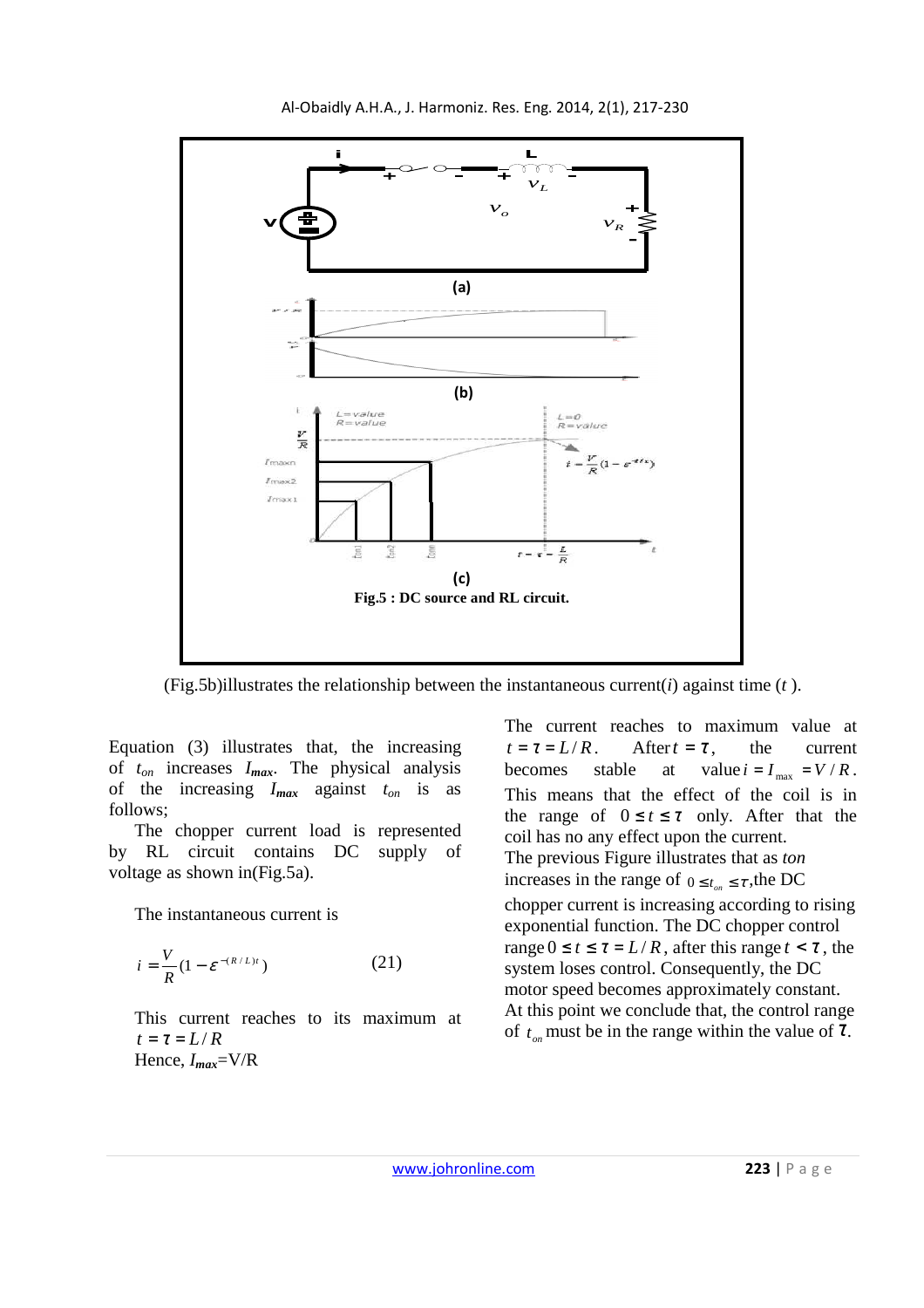# **Results & Discussion:**

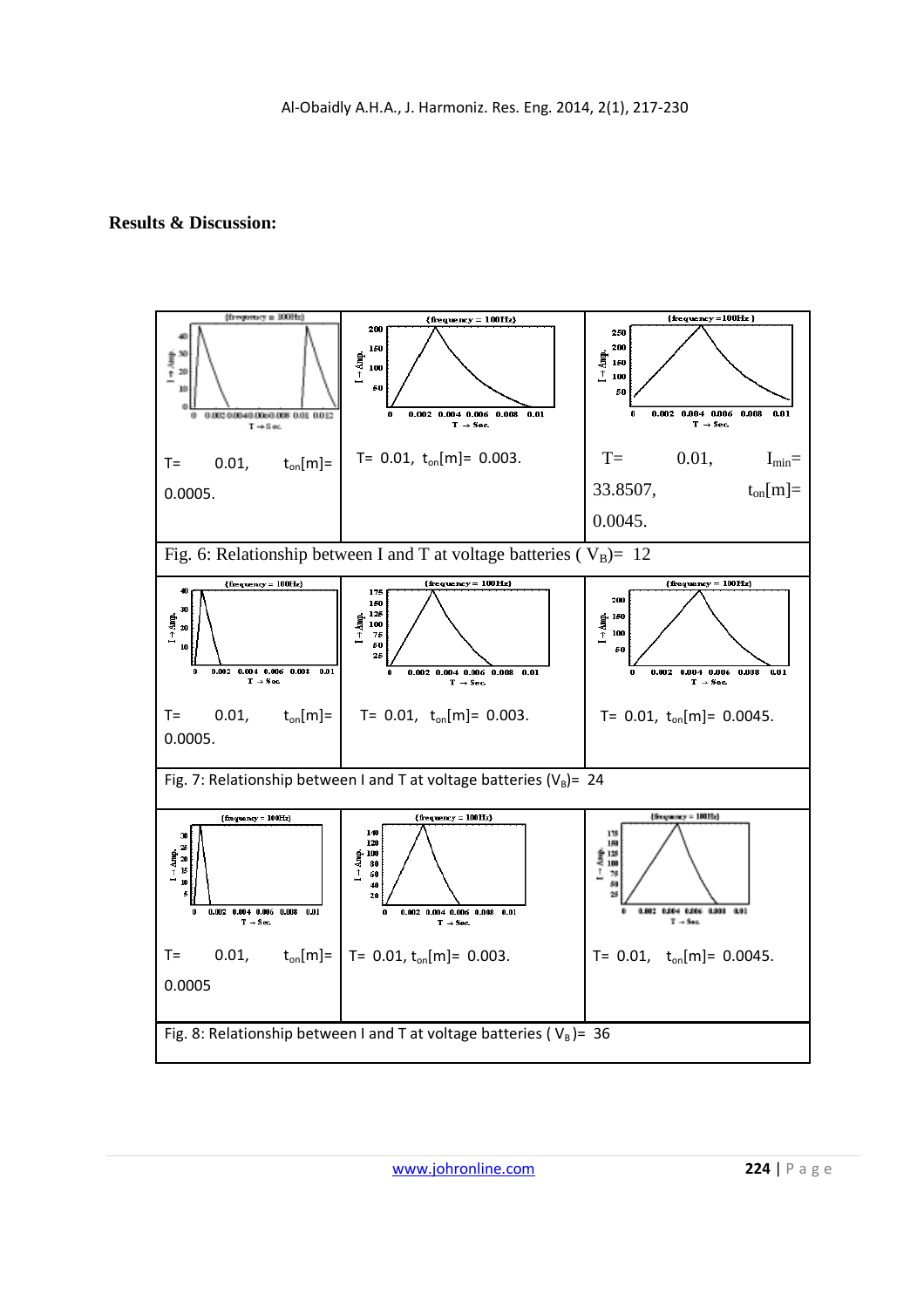

www.johronline.com **225** | P a g e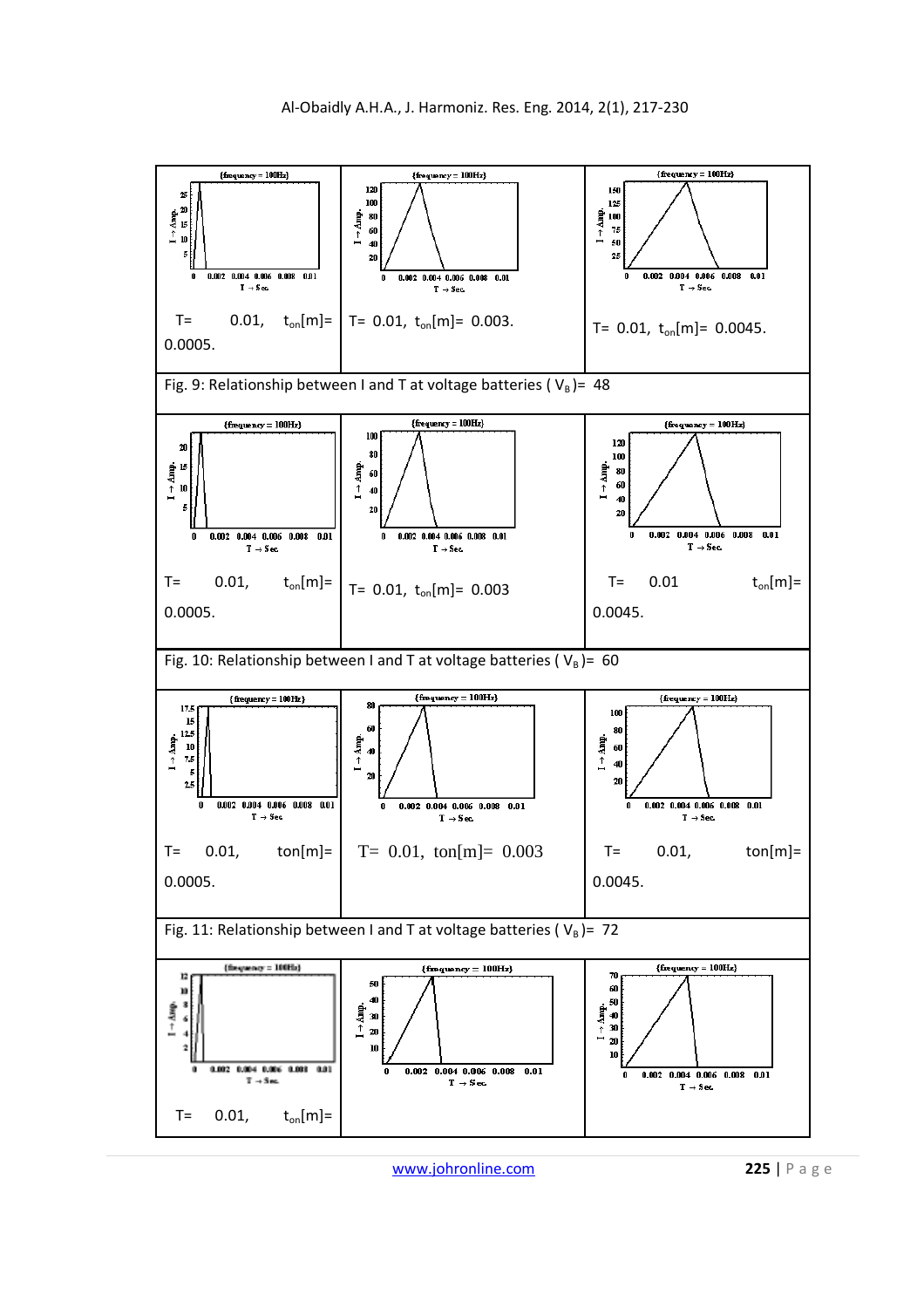

Family of curves are obtained by using the computer program representing the two modes of operation as follow;

 (Fig. 6) to (Fig. 14) represents the instantaneous DC chopper output currents at different values of  $t_{on}$  and also illustrate the effect of  $t_{on}$  upon  $I_{max}$  at different values of  $V_{inj}$ . Through all charts, the current reduces according to the decaying exponential function. The current decreases from *Imax* to *Imin*or zero. All charts represents the discontinuous current, only(Fig. 6) illustrates to continuous mode. DC chopper operation at level of injected protected

voltage of 12V. The slope of rising of the instantaneous currents is increased according to the increase of  $t_{on}$  upon  $I_{max}$ .

(Fig. 15) illustrate the effect of  $t_{on}$  upon the maximum DC chopper current.

 (Fig. 16) illustrate the effect of *ton* upon maximum  $I_{max}$  as well as  $t_x$  and  $V_{inj}$  takes as a parameter. Fig.16 illustrate that as *ton* increases, the chopper maximum current increases. As *Vinj* increases *Imax* decreases. The injection of voltage to the DC chopper circuit results of reverse current to the chopper circuit. This current opposes the main current. Hence, the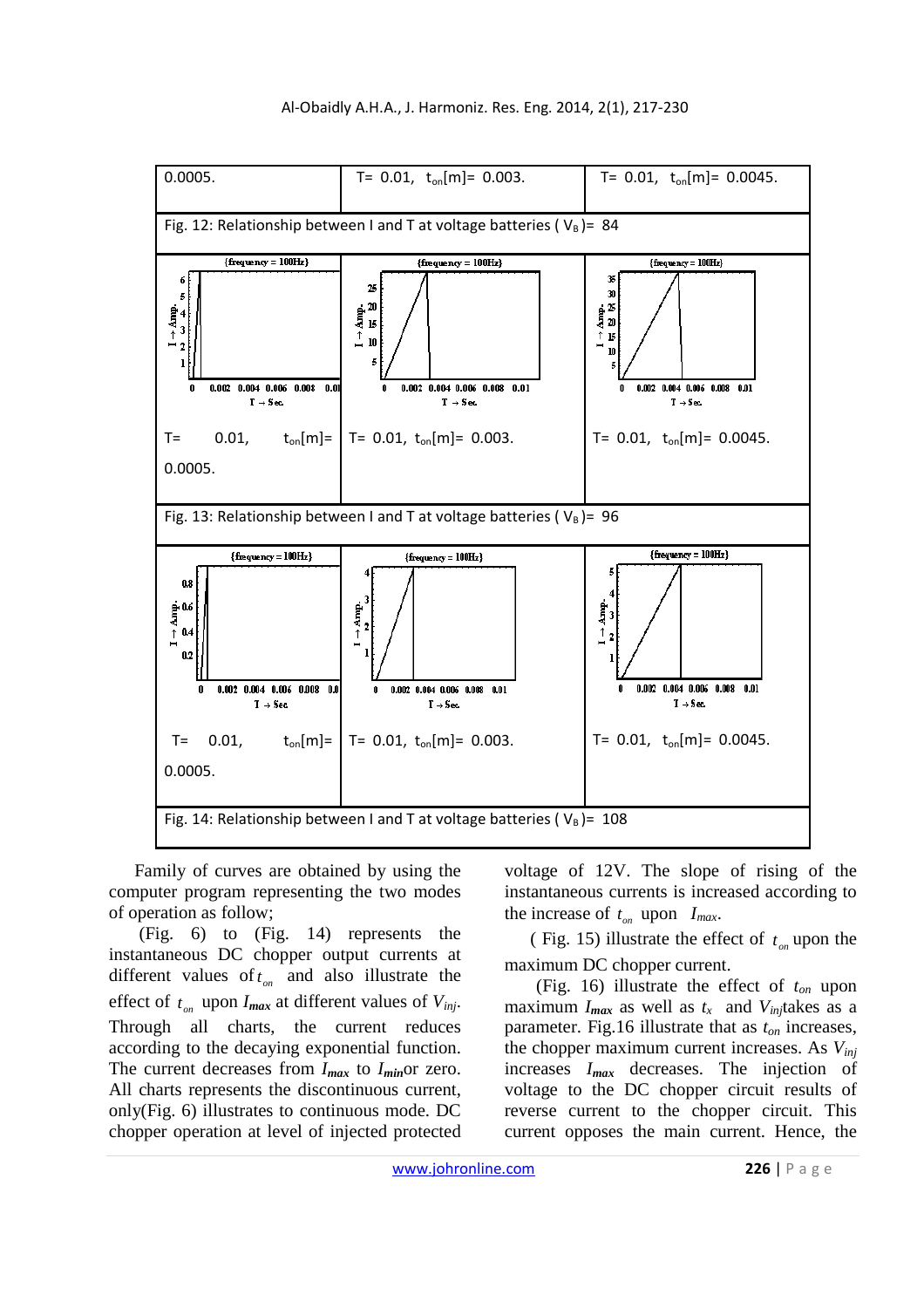total current passes through the chopper circuit will be decreases. As the power switch used is a thyristor, the reverse current from the injection supply will be reduced the main current. As the current through the chopper circuit reaches to or less than the threshold current, the thyristor will be turned off. To operate the DC chopper power switch, a pulse must trigger the thyristor once again. Consequently, the operation must be designed depending on the load type.

 (Fig. 17) represents the effect of DC chopper *ON* time upon *tx* at different values of the protected injected voltage. The injected voltage has a pronounced effect on the DC chopper operation. At 12V injection voltage the DC chopper has the two modes of operations, the discontinuous and the continuous mode. Inversely, at other injection voltage level larger than 12V, one mode only of operation will be obtained.

In order to verify our approach, a case study is used and is implemented on Mathematica with intel 2.2 GHz & 4 GB RAM. The case study is based on the DC motor used as a load on the DC chopper has specification of R=  $0.25\Omega$ , L=1mH where R is load resistance and L is load inductance .The chopper is supplied by power supply of 110v. The injection supply used for the protection of the DC motor can be used as batteries of another supply of different values in the range of 12≤Vinj.≤108.The injection supply must not exceeds the power supply value. The previous specifications are used as an example only. The research strategy can be applied with all DC motors and injected supplies of any different values.



www.johronline.com **227** | P a g e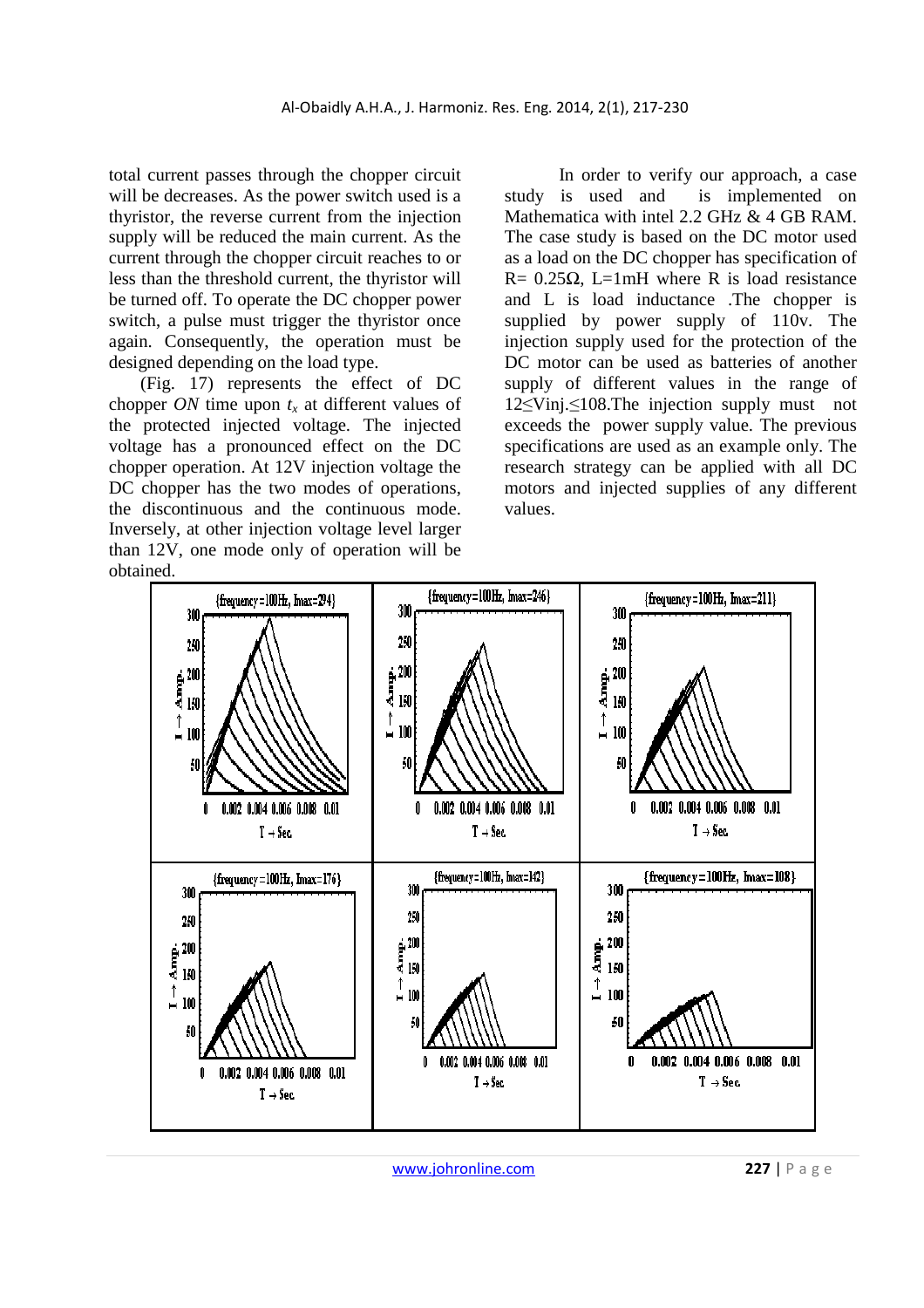



Fig. 16: The relationship between (Imax & ton), Vinj **(** battery) takes as a parameter.



Fig. 17: The relationship between  $t_{on} \& t_x$  Vinj (battery) takes as a parameter.

www.johronline.com **228** | P a g e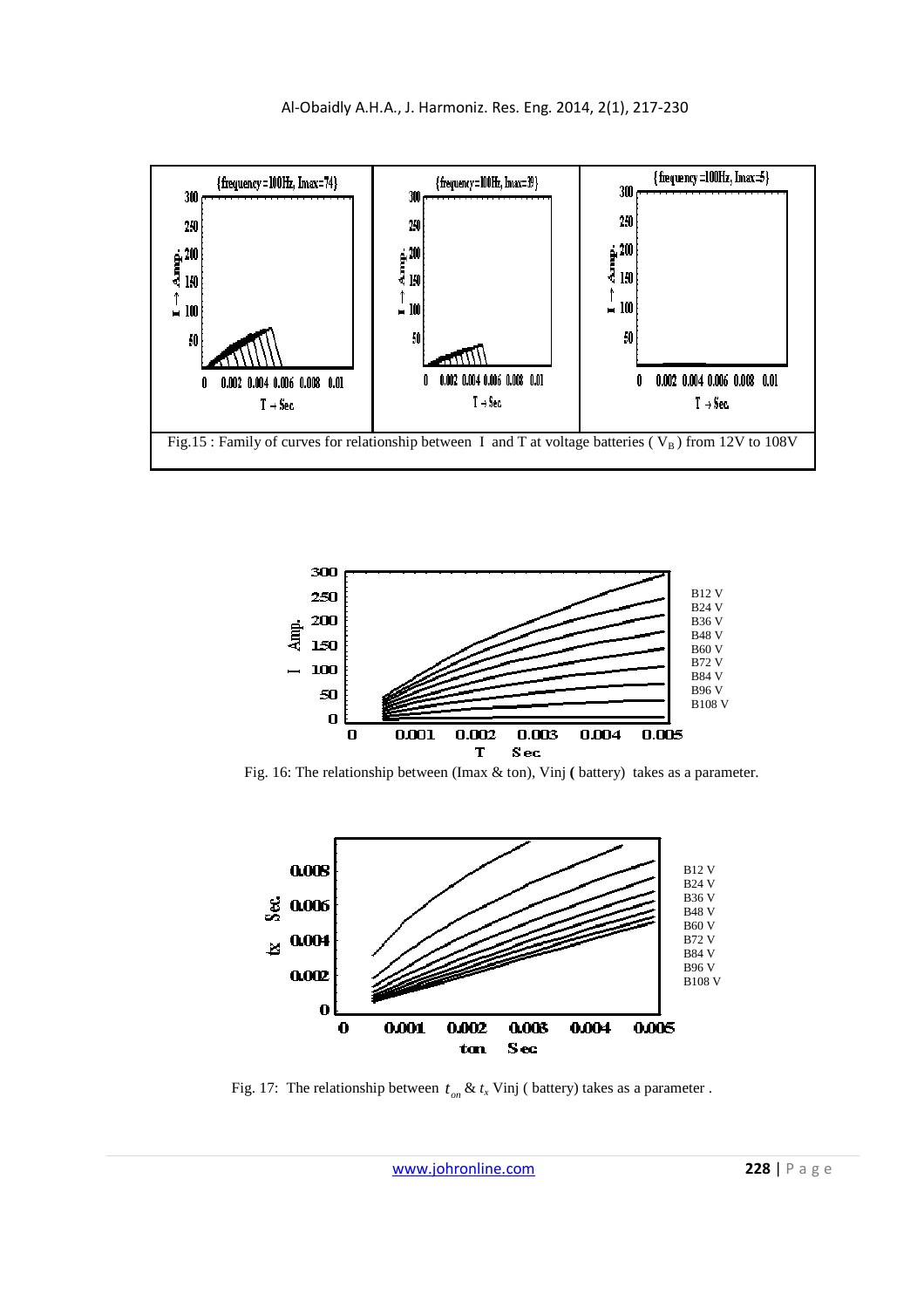The block diagram of the proposed DC chopper system is illustrated in(Fig.18). The DC chopper system contains main supply, power switch, load, injected protected supply, blocking diode and the triggering circuits system. The preferable power switch that must be used with the large power motor is a thyristor instead of another. The thyristors have large values of reverse voltage but other switches can be destroyed by very small reverse voltage. The blocking diode is used for discharging the

stored energy in the motor coils during the interruption of the power supply of the motor.The injected protected supply can be used as a batteries or DC supply connected in series with the motor. The purpose of using this supply is the protection of the large load motor used. The triggering circuit is used for controlling the load motor. The results have shown the superiority of the proposed approach in solving such problems.



Fig. 18: Block diagram of the proposed DC chopper system

#### **Conclusion**

 This paper represents the design of a safety electrical break for any DC motor especially the motor used with the DC-DC converter circuit. The effect of *ON* time upon maximum current of the DC-DC converter is illustrated. The previous current increases as the *ton* increases. The effect of injected voltage upon DC chopper performance is illustrated. The injectionprotected voltage has a pronounced effect upon the chopper maximum current. It is reduce current through the chopper till it reaches the threshold current present through the power switch data sheet.

 The DC chopper has two modes of operation when the injection voltage equal to 12V. Inversely, at another levels of *Vinj* the chopper has only one mode of operation, at this case the chopper operation at the discontinuous mode only.

 As the current through the switch decreases to the previous value, the power switch will be turned *OFF* immediately. After that the next pulse must be generated for triggering the switch once again. The electrical break for the DC chopper motor is safe because the reverse